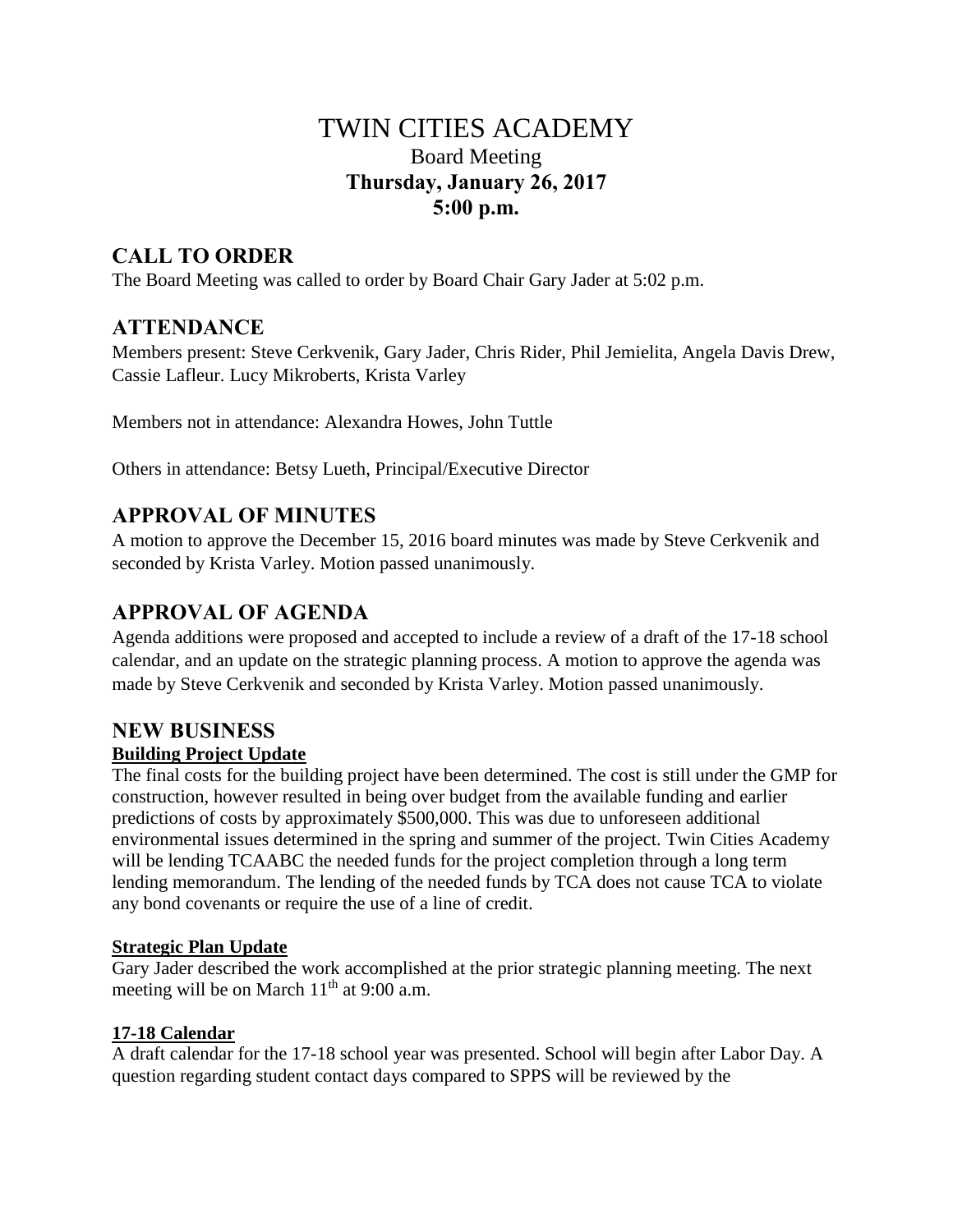administration and brought back to the board in February. A motion to approve the calendar was made by Krista Varley and seconded by Lucy Mikroberts. The calendar was adopted.

## **OLD BUSINESS**

No old business.

## **TREASURER'S REPORT**

Financials are "green" for both November and December. The finance committee is beginning work on a revised budget for 17-18 to present in February, and a long term budget to present by April. A motion to accept the financials was moved by Lucy Mikroberts and seconded by Steve Cerkvenik. The financials were accepted.

## **REPORTS**

#### **Committee Reports**

### **Facilities**

Nothing additional to report.

### **Governance/Policy**

The committee is reviewing the FMLA policy to add bereavement; board self evaluations; parent and teacher survey language; and the principal's evaluation rubric

The committee is preparing for the school board elections in April.

The governance committee will work the finance committee to review the current employee benefits package

### **Marketing**

The committee is currently working on a tri-fold brochure and insert to use in recruiting events.

### **Principal/Executive Director**

TCA was named in the Top 5 Best Charter Schools in Minnesota by Niche. Elizabeth Neilson, high school English teacher, was nominated as best teacher in Minnesota after the first round of cuts.

### **Teachers**

The French and Spain trip planning is underway for the Spring of 2017. The middle school French students are going to Concordia Language Villages the last week in February. The French students are also participating in the Gran Concord Competition. The High School Speech Team took first and second place at the most recent meet.

### **Closed Meeting to Report a Discipline Issue**

Closed at 6:02 p.m. No resolution was concluded during the meeting. Re-opened 6:07